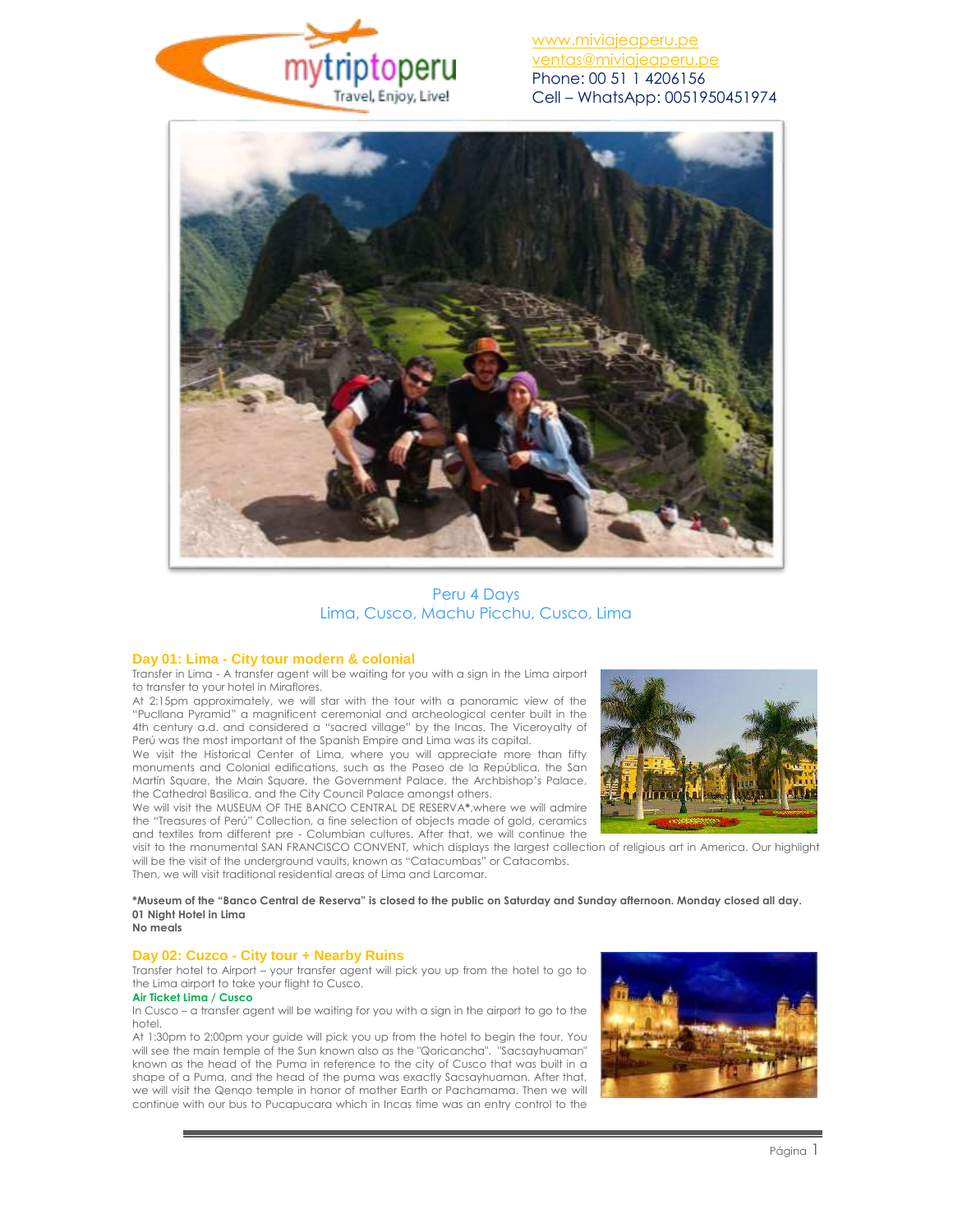

sacred city of Cusco. Later, visit to the Tambomachay Inca temple in honor of the natural element of water. We will return to Cusco.

It will be up to you to decide either to stay in the beautiful main square of Cusco or be taken to your hotel.

#### **01 Night Hotel in Cusco Breakfast**

## **Day 03: Tour to Machu Picchu ruins**

At 6:30am you will be pick you up from your hotel to go to the train station. You will be on aboard the train from Cusco to Aguas Calientes (Machu Picchu village), arriving in this town at 10:30am approximately. The northbound train follows the lower lands towards to the Sanctuary of Machu Picchu and ends its services at the Aguas Calientes station. We will immediately board a bus that will transport you along the Hiram Bingham road leading to the ruins of Machu Picchu Inca City.

The bus rides about half an hour to the ruins ahead. Your guide will be waiting at the entrance of Machu Picchu ruins to explain the history of the area and answer any questions you may have about the site. After that, you will have free time to enjoy on your own. The train usually return to Cusco at 6:30pm arriving to Cusco at 10:30pm. Our personal staff will be waiting for you to transfer from the train station to your hotel.



#### **01 Night Hotel in Cusco Breakfast & Buffet lunch**

## **Day 04: Cuzco / Lima – Free Day.**

Our personal staff will pick you up from the hotel to go to Cusco airport to take your flight to Lima.

**Breakfast Air Ticket Cuzco / Lima End of services**

Price per person in American Dollars:

| Category       | City  | <b>Hotel</b>                   | Simple   | <b>Double</b> | <b>Triple</b> |
|----------------|-------|--------------------------------|----------|---------------|---------------|
| <b>Hostels</b> | Lima  | Pirwa Hostal                   |          |               |               |
|                | Cusco | <b>Pirwa Hostal</b>            | 722.00   | 681.00        | 676.00        |
| <b>Hotels</b>  | Lima  | <b>Ducado</b>                  |          |               |               |
| $3***$         | Cusco | <b>Anden Inca</b>              | 767.00   | 719.00        | 710.00        |
| <b>Hotels</b>  | Lima  | <b>José Antonio Miraflores</b> |          |               |               |
| $A***$         | Cusco | José Antonio Cuzco             | 925.00   | 791.00        | 786.00        |
| <b>Hotels</b>  | Lima  | <b>Casa Andina Premium</b>     |          |               |               |
| 5*****         | Cusco | Casa Andina Premium            | 1,137.00 | 912.00        | 912.00        |

# **Program Included:**

- All Transfers.
- Air Tickets Lima / Cusco / Lima.
- 01 Night Hotel in Lima.
- 02 Nights Hotel in Cusco.
- Breakfast.
- 01 buffet Lunch in Aguas Calientes.
- Tours Sheared.
- All entrance mentioned in the program.
- Bus Ticket Cusco / Ollantaytambo / Cusco. Tourist Train Ticket from/to Machu Picchu.
- 

### **Not Included:**

- $\checkmark$  International Air Tickets.<br> $\checkmark$  Meals no mentioned in:
- Meals no mentioned in the program.

# **Additional:**

- Upgrade to Vistadome Train \$ 46.00 per person.
- Upgrade Bus Cusco / Puno with tours in route & Lunch \$ 39.00 per person.

# **Important Notes:**

Prices in American Dollars per person.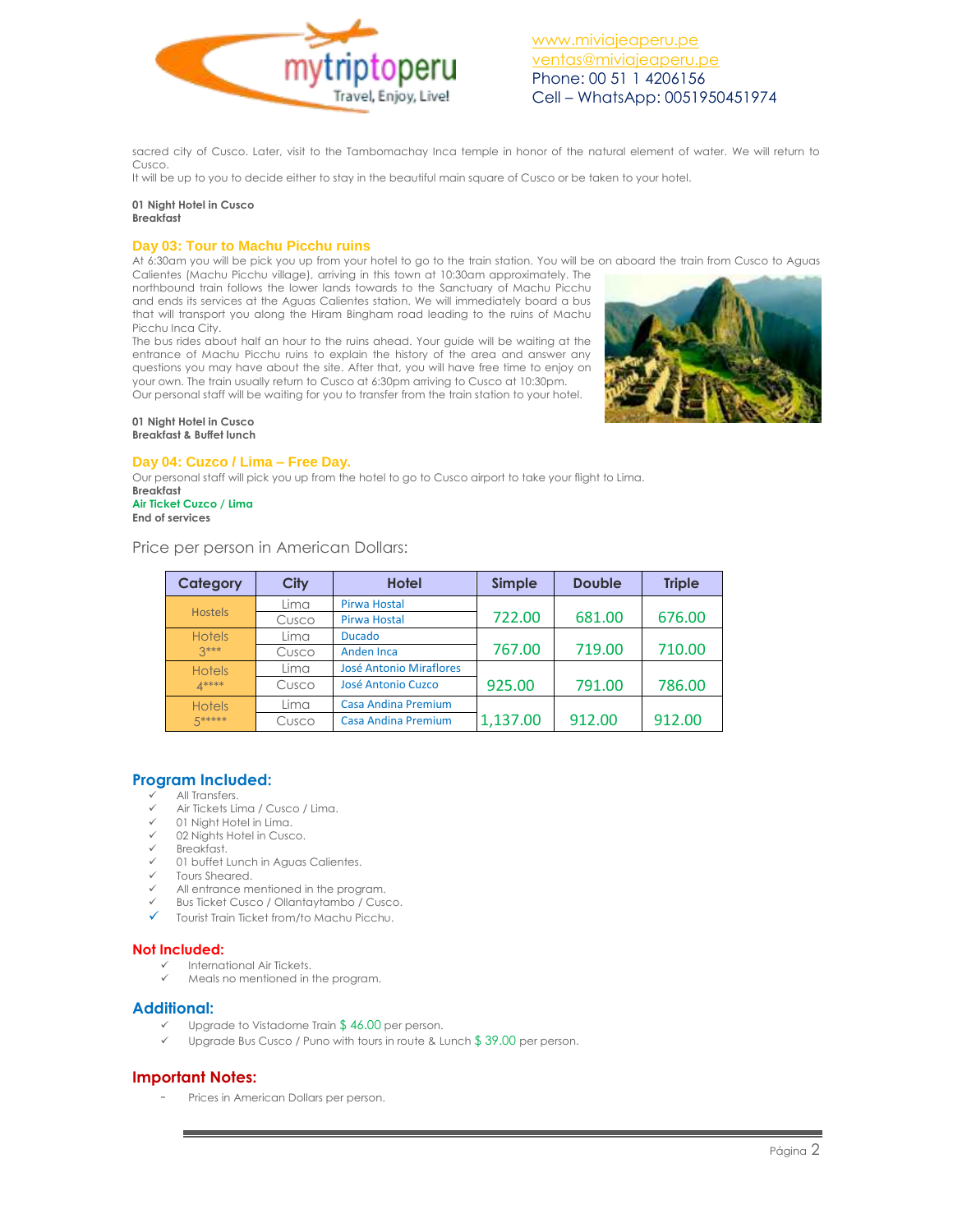

- Minimum 02 persons.
- Hotels are subject to get availability in the moment we make the reservations.

## **Program Summary:**

| Day 01: Lima                                    |
|-------------------------------------------------|
| <b>Transfer in Lima</b>                         |
| 01 Night hotel in Lima                          |
|                                                 |
| Day 02: Lima / Cusco - City Tour & Nearby Ruins |
| <b>Breakfast</b>                                |
| Transfer to the airport in Lima                 |
| Air Ticket Lima / Cusco                         |
| Transfer in Airport / Hotel                     |
| Pm. City Tour & Nearby Ruins in Cusco           |
| <b>General Ticket entrances</b>                 |
| 01 Night Hotel in Cuzco                         |
|                                                 |
| Day 03: Full Day Machu Picchu in Tourist Train  |
| <b>Breakfast</b>                                |
| Transfers, Tourist Train, entrance, bus, guide. |
| Tourist train Aguas Calientes / Ollantaytambo   |
| <b>Buffet Lunch in Aguas Calientes</b>          |
| Transfer Ollantaytambo / Cusco                  |
| 01 Night Hotel in Cuzco                         |
|                                                 |
| Day 04: Cuzco / Lima                            |
| <b>Breakfast</b>                                |
| Transfer to airport                             |
| Air Ticket Cuzco / Lima                         |
| <b>End of services</b>                          |
|                                                 |

# **Terms and Conditions**

We are a team of professionals ready to answer all your questions and concerns and make your trip an unforgettable experience. To find out about the availability of a program, we recommend sending an email to: [ventas@miviajeaperu.pe](mailto:ventas@miviajeaperu.pe) and one of our agents will respond within the next 24 hours. In order to process your order in the most efficient way possible, please do not forget to include the name of the desired program, as well as the date you wish to perform the service and the number of participants. If you want a tour with your preferences, please do not hesitate to let us know, we can put together a customized program, either in private or in share.

In case you have any questions or additional questions, do not hesitate to send us an email, we are always at your service to answer any question you may have.

## **To make a reservation it is necessary to send the following information:**

Names and surnames Passport number or identity document Nationality Date of birth Number of participants Age

Please send us if you have any additional important information to make your trip an unforgettable experience.

### **Additional information:**

The confirmation of the program will be answered within a period no longer than 24 hours, where the corresponding deadlines for payments will be given.

The excursions are operated in English or Spanish, consult another kind of language.

# **Travel Voucher:**

For each excursion / service that you have booked our reservation center will issue you the respective voucher / electronic receipt, which you must print and present at the time of starting the tour / service.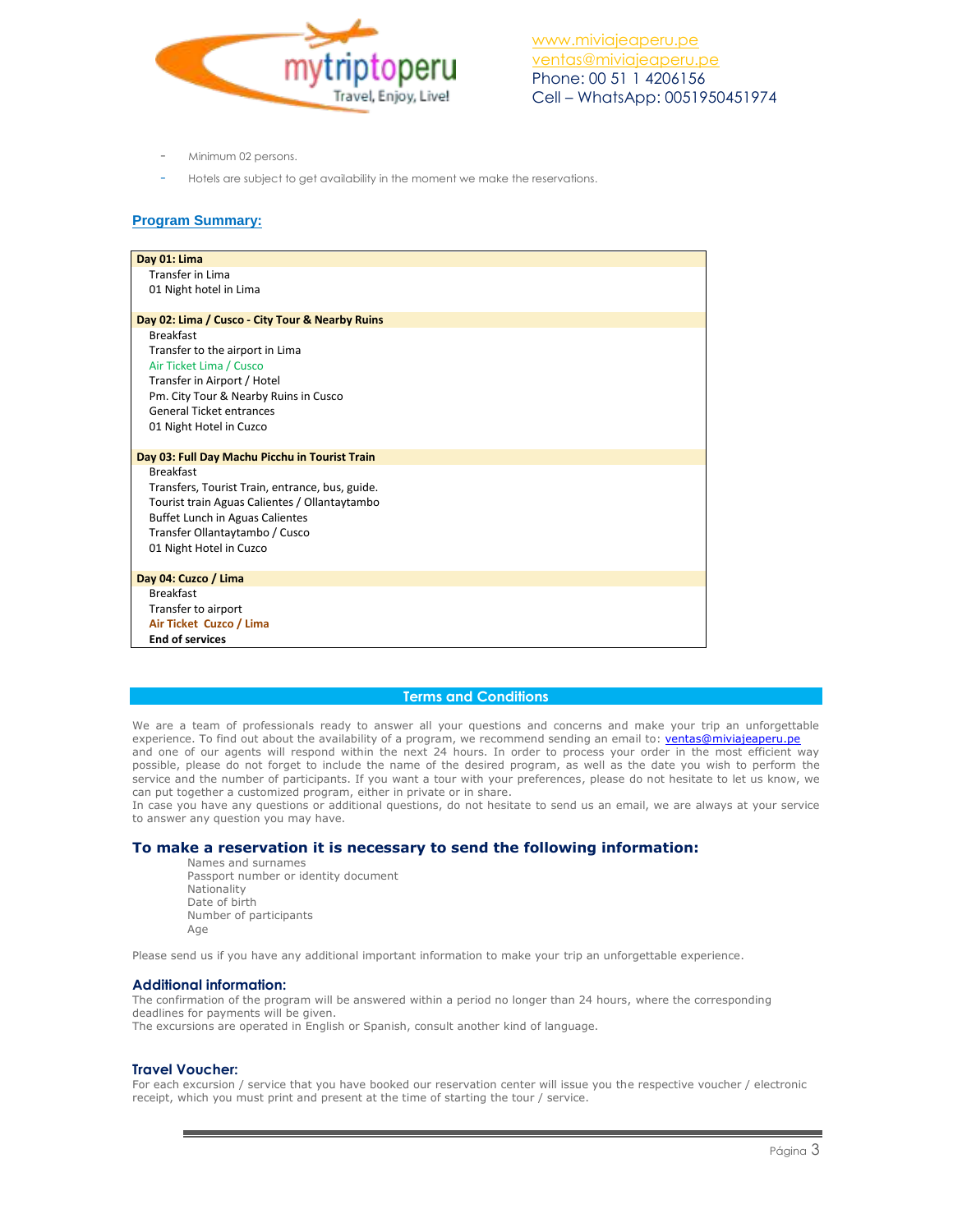

## **Local Information:**

Our office will send you via e-mail the complete information of the contracted program as well as the contact information in each city visited, such as the office address, telephone numbers and the name of the person in charge of providing the services.

My Trip to Peru operates with 20 years of experience in the tourism sector and offers the client a first class service, making the client enjoy his trip without having to worry about the details of the organization.

### **Payment way:**

My Trip to Peru offer 3 ways of payment:

1. - Through online payment with credit cards: VISA, MASTERCARD and AMERICAN EXPRES via Transferwise ONLINE System [www.transferwise.com](http://www.transferwise.com/), where you can access to fill in the details of your credit card.

Bank Account: Account in Soles (local currency) Account to Name: Johnny Alberto Banda Vera DNI: 25704671 Bank Name: Banco de Credito del Peru Bank Code: 1912 4915966040

Bank Address: Jr. Lampa 499 Lima 01 Bank Telephone: 5114275600

2. - Through our bank account in Peru. If you choose this form of payment, here are our bank details:

Bank Account: Account in American Dollars Account to Name: Johnny Alberto Banda Vera DNI: 25704671 Bank Name: Banco de Credito del Peru Bank BBVA Code: 1923 5798106101

Bank Address: Jr. Lampa 499 Lima 01 Bank Telephone: 5114275600

3. - Through WESTERN UNION Another form of payment is also made through Western Union, in this case this type of payment is used more for prepayments, smaller amounts for prepayments, for example the cost of internal air, Prepaid for the Inca Trail, this because the cost for the shipment is cheaper than the charge by the banks for the transfer, if you wish can make the total payment with this modality, here is the data of the person who will receive your payment in Peru:

 Name: Johnny Alberto Surname: Banda Vera DNI: 25704671 Address: Calle Olavegoya 2017 Dpto. 502 Jesús María Lima – Peru Telephone: 00 511 4206156

Once your transaction has been completed, My Trip to Peru SAC will send you an electronic receipt confirming all requested services within 24 hours.

#### **Cancellation Policy:**

Less than 20 days before the start of the tour / service: 100% Charge for cancellation. Between 21 to 30 days before the start of the tour / service: 50% Cancellation fee More than 31 days before the start of the tour / service: There is no cancellation fee for services or hotels, with exceptions that will be indicated in the program sent to passengers.

#### **Domestic Air Tickets:**

In the case of opting for the purchase of internal Air Tickets, it is recommended to make a prepayment according to the route in order to obtain the best rate, if the cost is promotional, in case of not being able to travel they can only be changed of dates with a payment of penalty and fare difference collection if there was not the same class on the new scheduled date, but are no longer reimbursable in case of cancellation.

#### **Important note:**

If you have requested the excursion of the Inca Trail to Machu Picchu or any other trek in Cusco, we will request a nonrefundable prepayment of US \$ 150.00 per person, since the income is exhausted quickly so you have to buy it months in advance.

#### **Responsibility:**

My Trip to Peru is committed to offering all the necessary services and care of it when carrying out our operations, use only qualified professional personnel. We accept responsibility for actions committed only by our staff.

My Trip to Peru does not accept responsibility for any action or event that is unpredictable or inevitable. We are not responsible for improper acts caused by customers or by third parties.